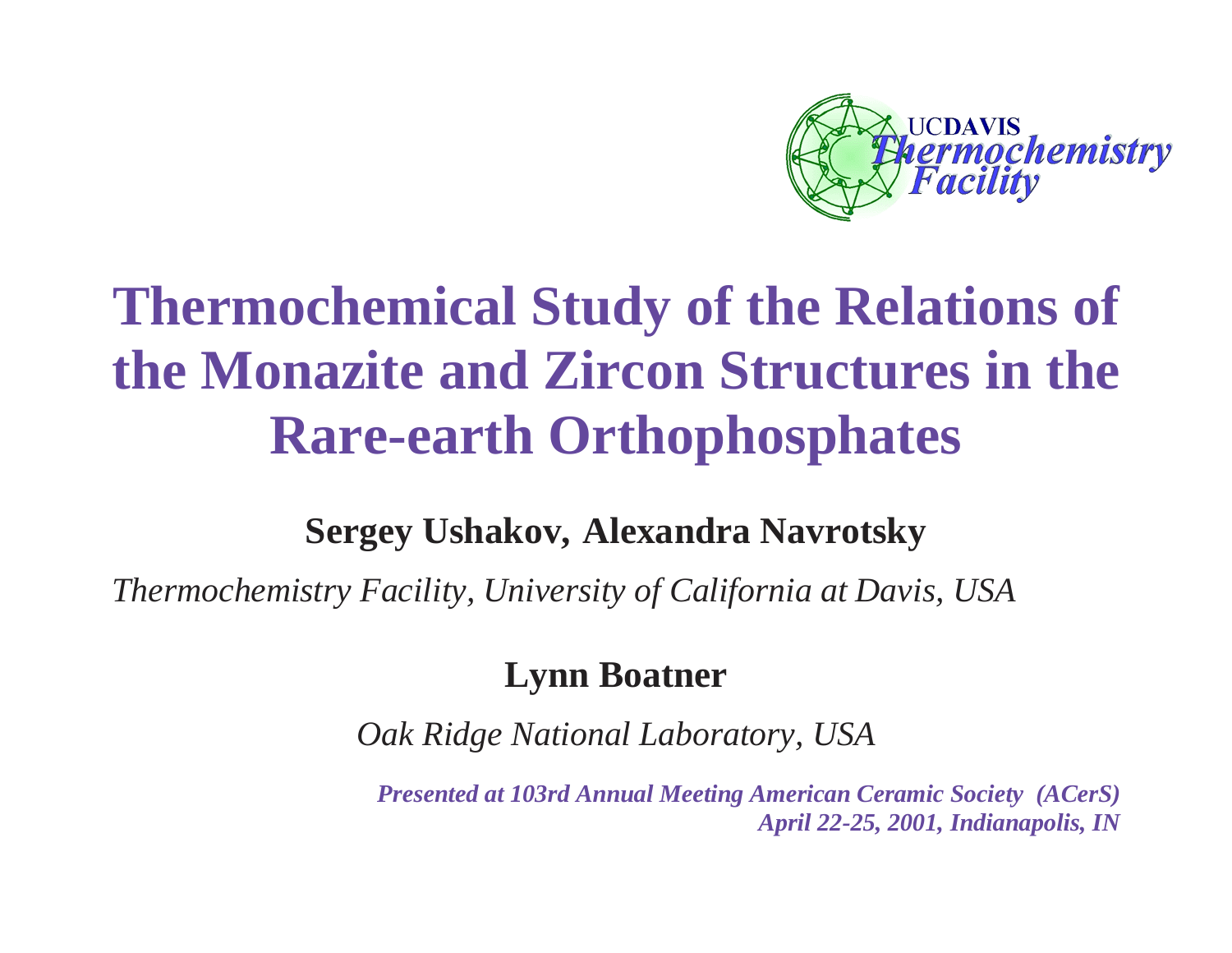## **Introduction**

- RE orthophosphates are of importance as actinide hosts in glass and ceramic radioactive waste forms and their alteration products.
- REE orthophosphates are under development as inert matrices for Pu fuel and as multilayered (with  $Al_2O_3$  and  $ZrO_2$ ) weak-bonded ceramic composites.
- **Pure anhydrous (RE)PO<sub>4</sub> compounds change structure with increasing RE** radius: i.e., orthophosphates from Lu to Ho as well as Sc and Y exist only in the tetragonal zircon (xenotime) structure, while the orthophosphates from Eu to La exist only in the monoclinic monazite structure.
- The enthalpies of formations from oxides for zircon-type (Lu-Gd) and monazite-type (Gd-La) orthophosphates show an almost linear dependence on the RE radius. There was no significant discontinuity observed upon changing the structure type from xenotime to monazite.
- Existence of both zircon- and monazite-type polymorphs for Dy, Tb and Gd orhtophosphates has been previously reported, however, available structural and thermodynamic data are scarce. The goal of this work was to evaluate the energetics of structural changes in these compounds.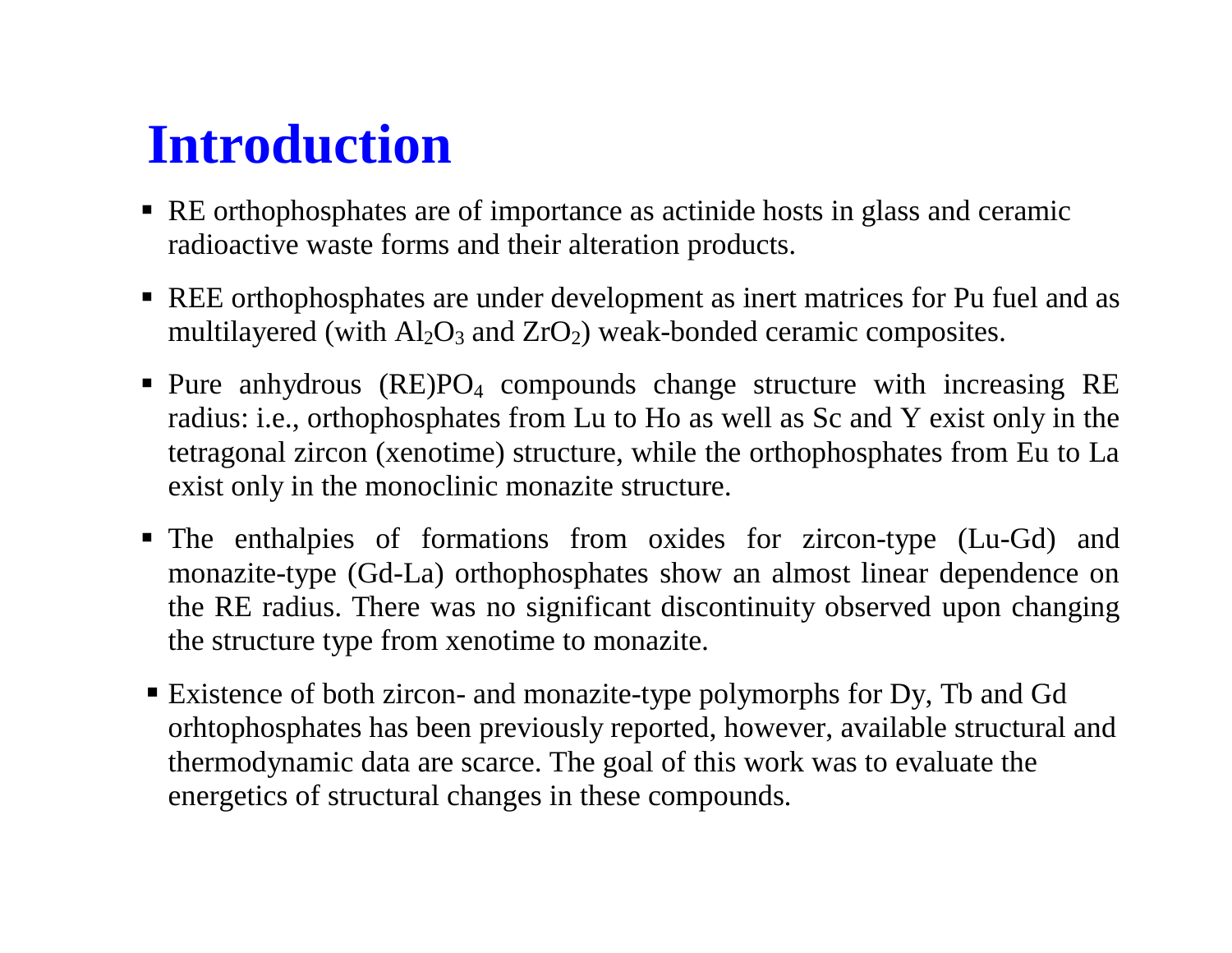

**Enthalpies of formation from oxides at 298 <sup>K</sup> for (RE)PO compounds**

(S.V. Ushakov, K.B. Helean, L.A. Boatner, A. Navrotsky, JMR, (2001), 16(9), 2623-33)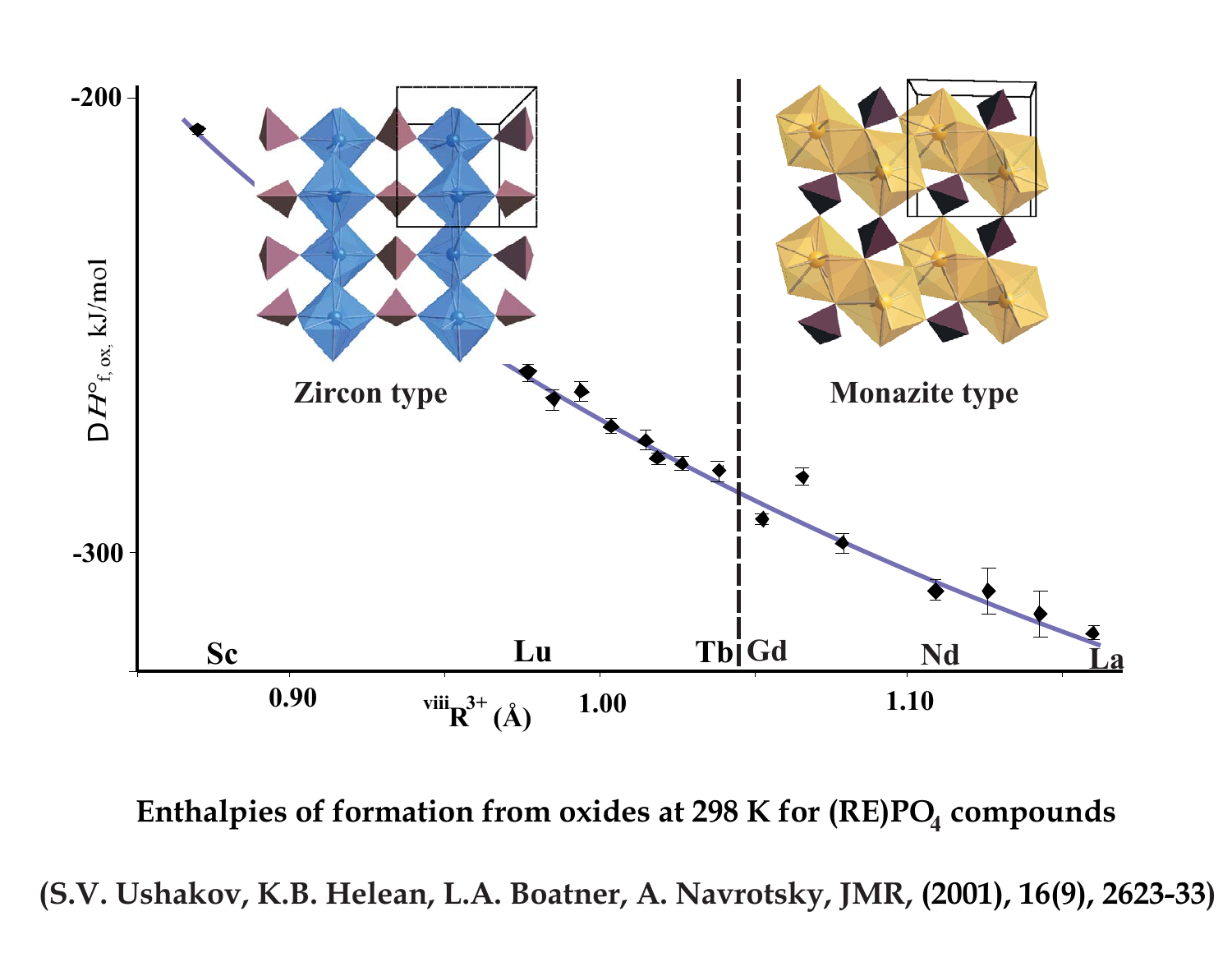# **Experimental**

- Hydrous phosphates of Tb and Dy were synthesized by precipitation at pH 3 from the corresponding chlorides and  $H_3PO_4$ . Differential thermal analyses (DTA) and thermogravimetric analyses (TGA) were performed using a Netzsch 449 apparatus. The composition of evolved gas was monitored using a Bruker Equinox 55 IR spectrometer. Heating rate was 10°/min, sample chamber was purged with Ar at 40 ml/min. Samples were heated to desired temperature, than quickly cooled by turning off the heater. Crystalline phases were identified by powder X-ray diffraction (XRD) using PAD V Scintag diffractometer.
- Monazite-type GdPO<sub>4</sub> was synthesized by precipitation in molten urea. Samples were annealed in air at 900-1700° and analyzed by XRD for presence of zircontype modification.
- **Pure monazite-type TbPO**4 was synthesized by annealing of rhabdophane-type Tb phosphate at 900°C in air for 10 hours. Enthalpy of monazite to zircon-type phase transition and enthalpy of formation  $TbPO<sub>4</sub>$  from oxides were determined by high temperature oxide melt solution calorimetry. Lattice parameters for TbPO<sub>4</sub> and GdPO4 polymorphs were refined by Rietveld method using GSAS software.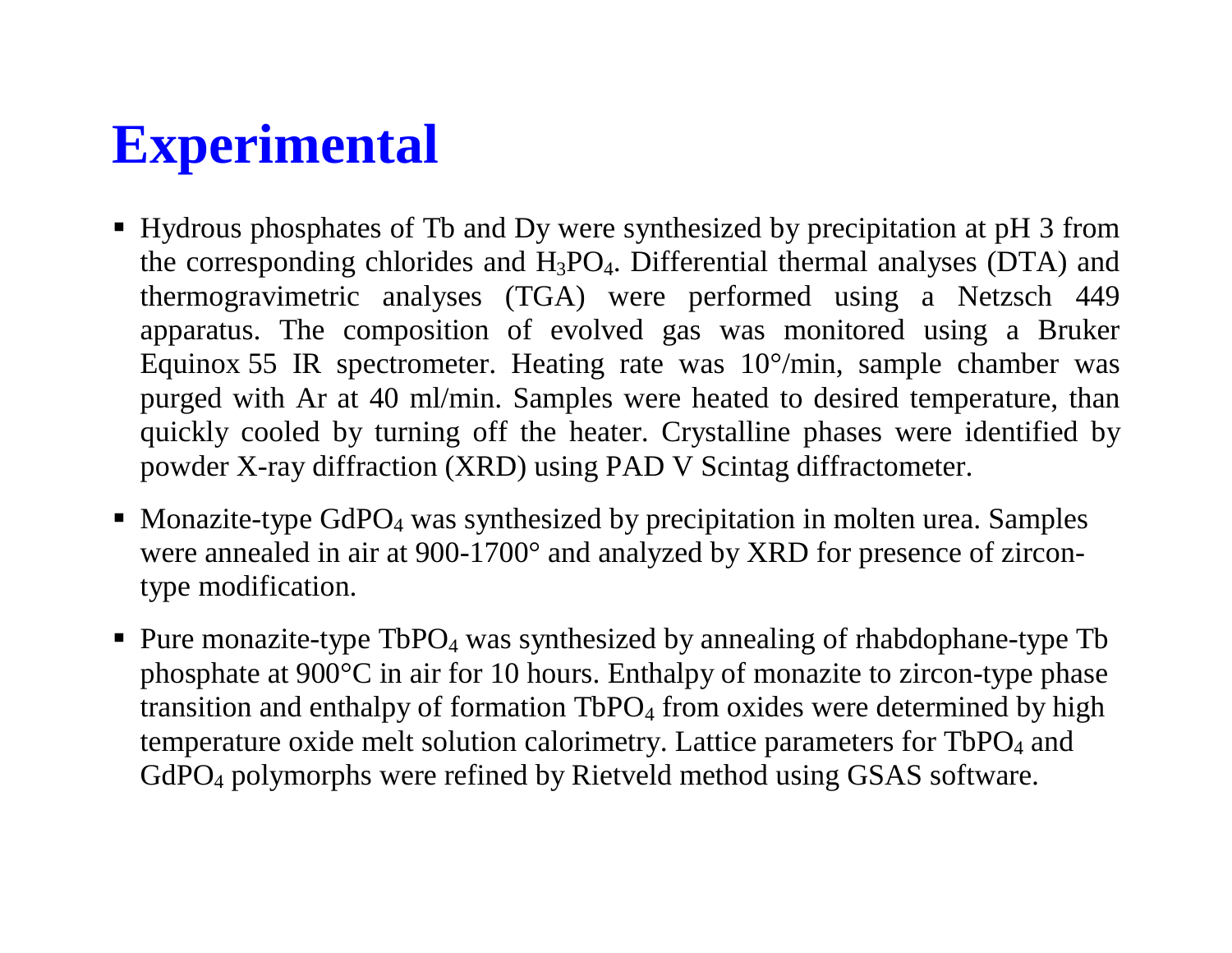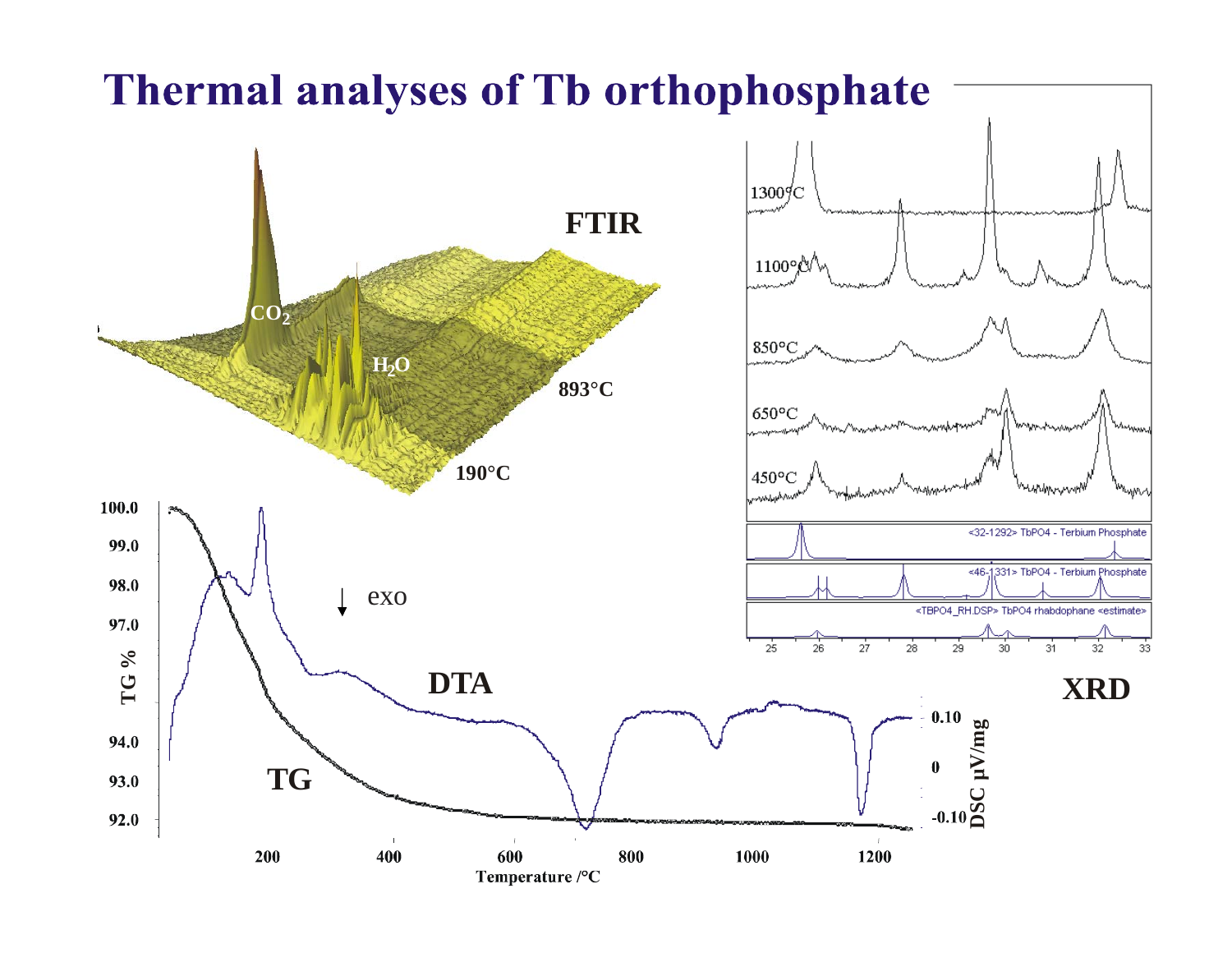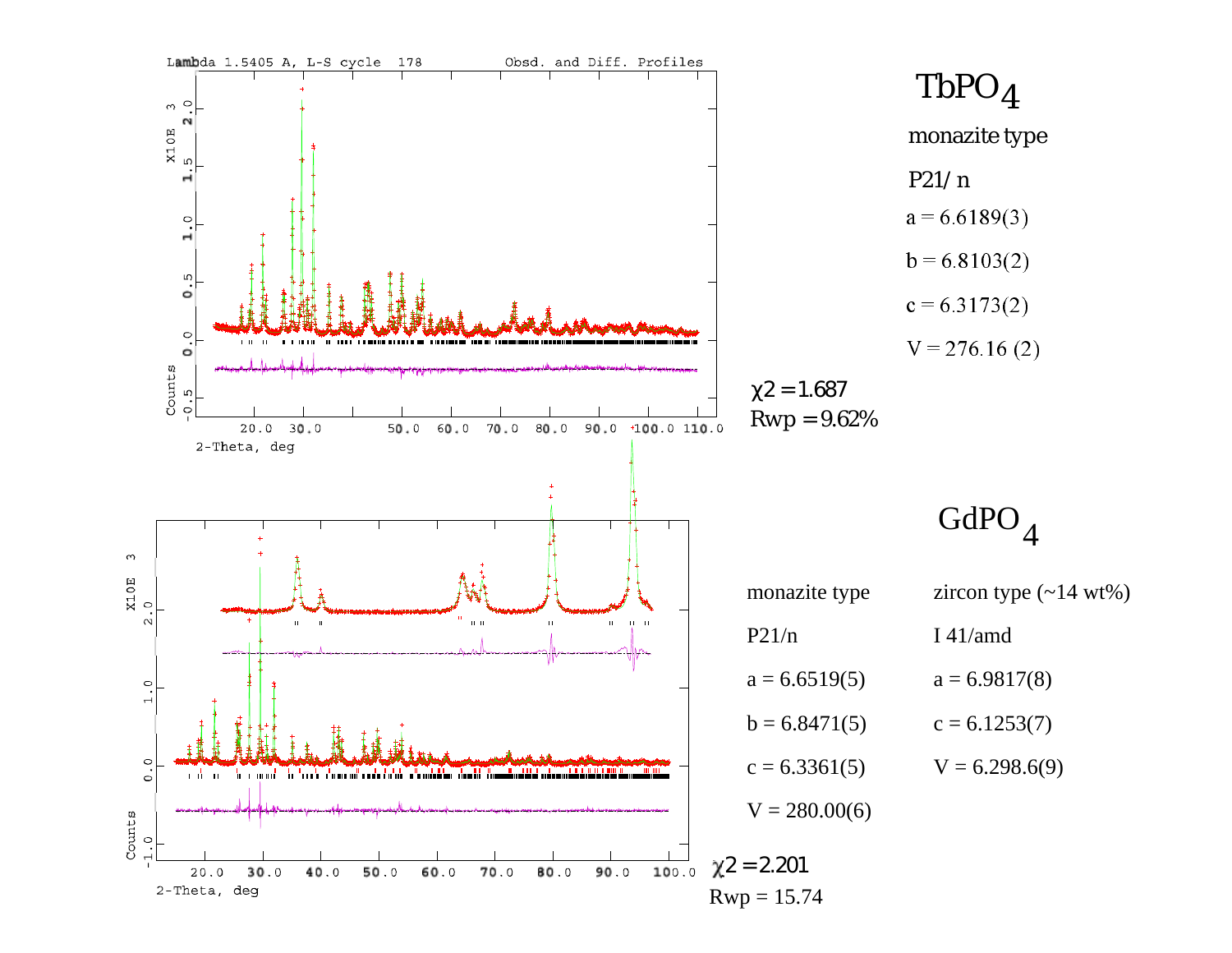

The lattice parameters for  $\mathbf{TbPO_{4}}$  and  $\mathbf{GdPO_{4}}$  polymorphs. **The data for other RE orthophosphates are for flux-grown crystals.**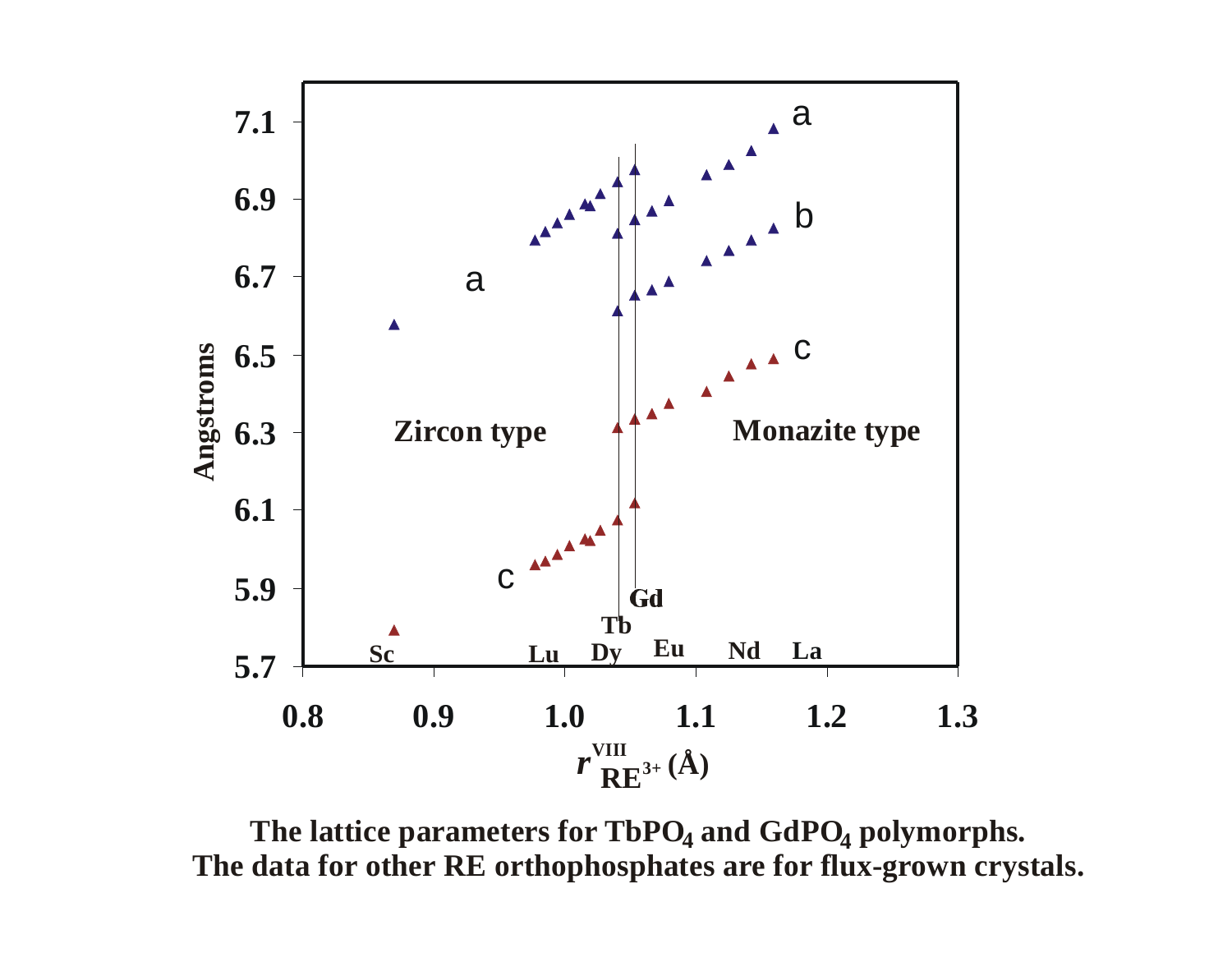# **Solution Calorimetry**

- Experiments were accomplished using isoperibol Tian-Calvet type twin microcalorimeter, operated at 702°C.
- Pelletized samples of TbPO<sub>4</sub> polymorphs, were dropped from  $25^{\circ}$ C into sodium molybdate (3Na <sup>2</sup>O·4MoO 3) melt at 700°C. Heat effect (enthalpy of drop solution) was calculated from calorimeter trace, applying calibration factor. In order to obtain enthalpy of formation from oxide, drop solution experiments were also performed on  $\text{Tb}_2\text{O}_3$  (synthesized by reduction of Tb<sub>4</sub>O<sub>7</sub> in vacuum at 950°C) and P<sub>2</sub>O<sub>5</sub>.
- **Transition enthalpy for monazite to zircon transformation of TbPO**4 and enthalpies of formation from oxides were calculated from drop solution enthalpies, applying appropriate thermochemical cycles.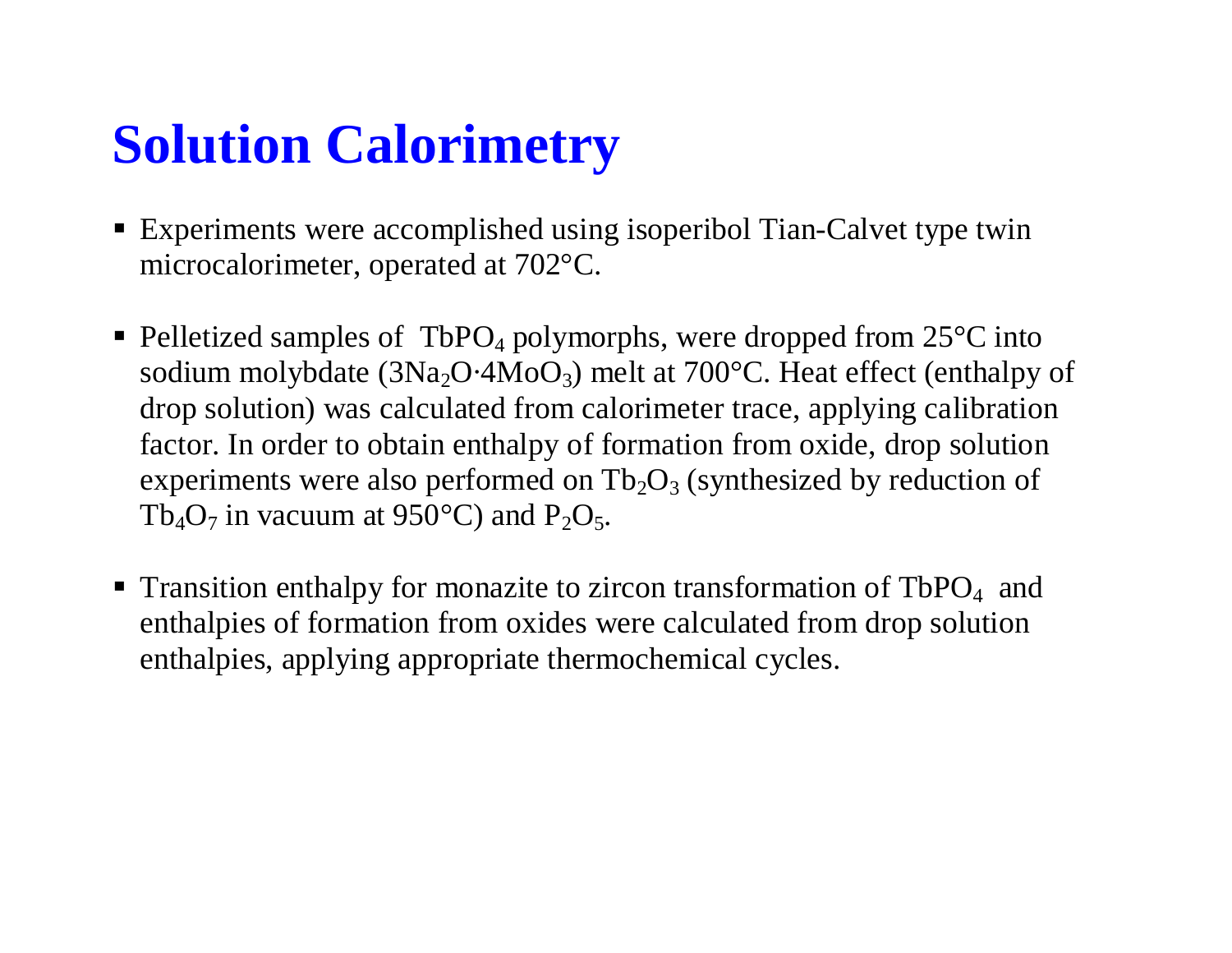### **High temperature oxide melt drop-solution calorimetry**

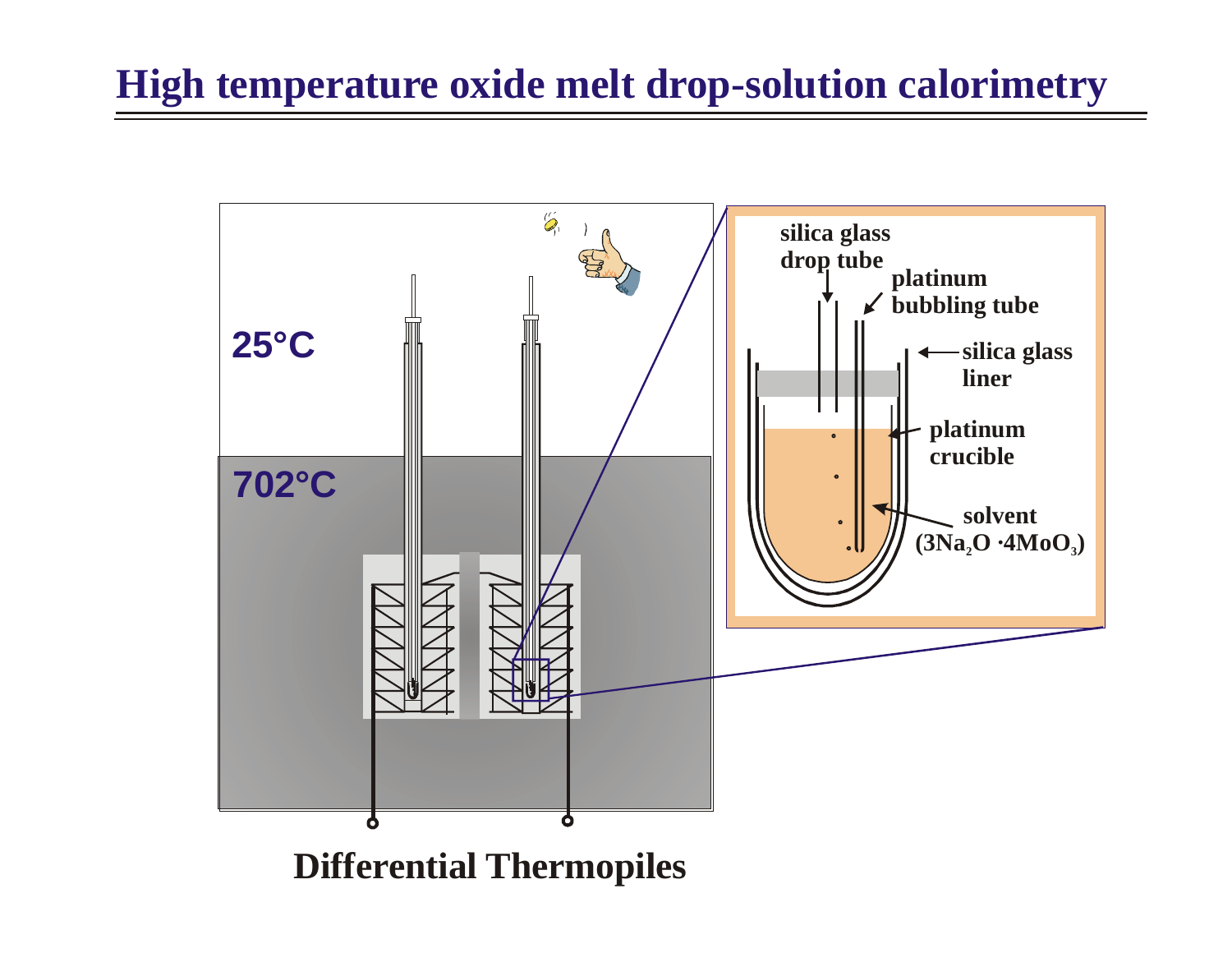### **Thermochemical cycle for calculation of enthalpy of formation and enthalpy of monazite to zircon phase transition for TbPO 4**

| <b>Reaction</b>                                                                 | $\Delta H$ kJ/mol       |
|---------------------------------------------------------------------------------|-------------------------|
|                                                                                 |                         |
| (1) TbPO <sub>4</sub> (monazite, 298 K) $\rightarrow$ solution (975 K)          | $138.43 \pm 1.23$ (10)* |
| (2) TbPO <sub>4</sub> (zircon, 298 K) $\rightarrow$ solution (975 K)            | $140.98 \pm 1.39(9)$    |
| (3) $P_2O_5$ (hex., 298 K) $\rightarrow$ solution (975 K)                       | $-164.60 \pm 0.85$ (12) |
| (4) Tb <sub>2</sub> O <sub>3</sub> (cub., 298 K) $\rightarrow$ solution (975 K) | $-125.58 \pm 2.40(11)$  |

 $TbPO_4 \text{ (mon)} \rightarrow TbPO_4 \text{ (tetr)}$ ∆**H mon. to zircon transiton** <sup>=</sup> ∆H(1) - ∆H(2) = **-2.6 ±1.9**

*(vs. – 4-6 kJ/mol from DTA trace* )

½ Tb<sub>2</sub>O<sub>3</sub> (cub., 298 K) + ½ P<sub>2</sub>O<sub>5</sub> (hex., 298 K) → TbPO<sub>4</sub> (mon., 298 K) ∆**H form. from oxides at 298 K** = ½ ∆H(3) + ½ ∆H(4) - ∆H(1) = **-283.5 ± 1.8**

\*Error is indicated by two standard deviations of the mean, number in ( ) is the number of experiments performed.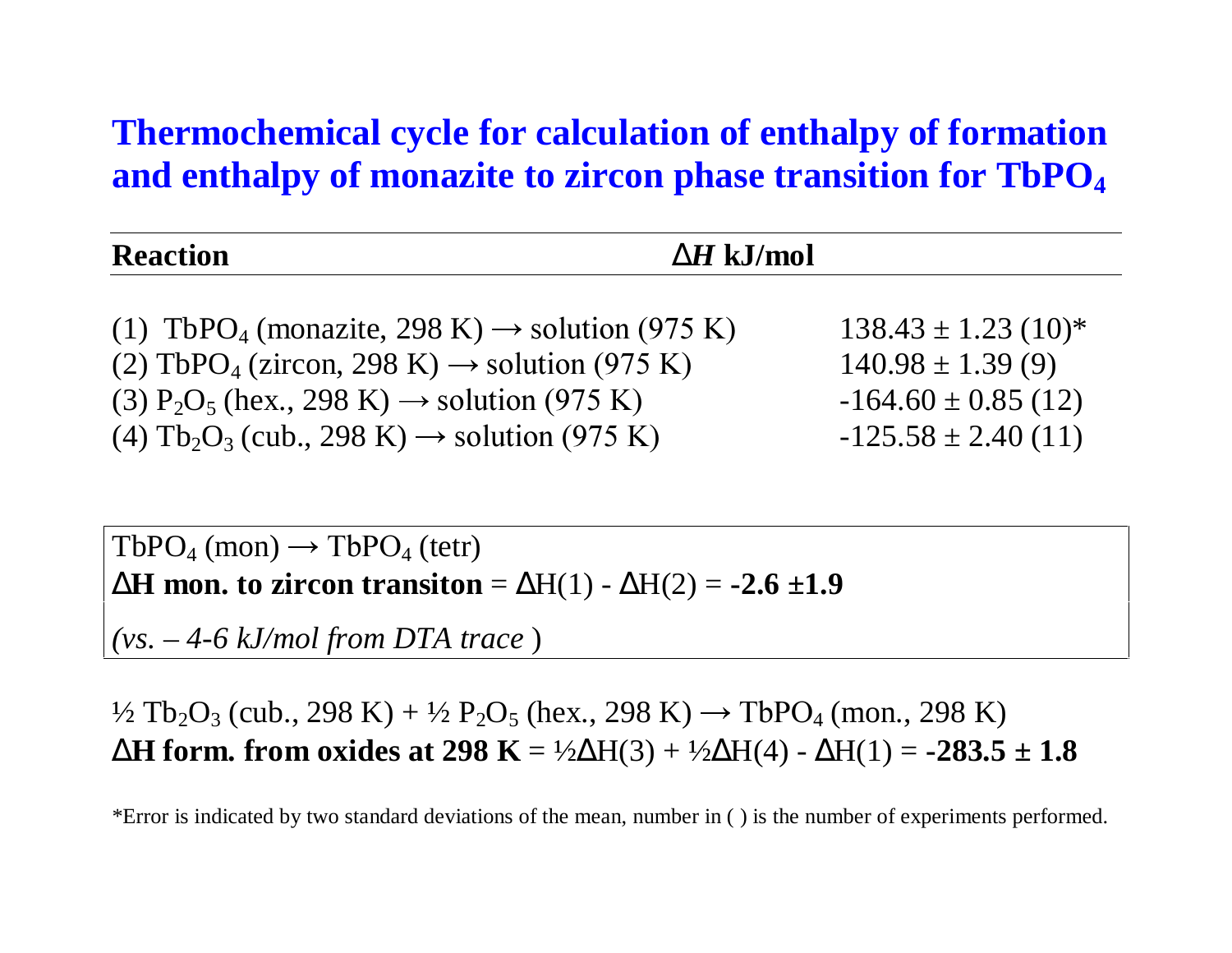### **Results**

- Monazite-type  $DypO_4$  phase was formed in minor amounts at 750-850 $\degree$ C upon crystallization of amorphous hydrous DyPO<sub>4</sub> precipitate into zircon-type structure.
- Monazite-type TbPO<sub>4</sub> was formed at 450-1100 °C upon thermal annealing of rhabdophane-type  $TbPO<sub>4</sub>$  hydrate. At higher temperature it transforms exothermically into zircon-type structure.
- $\blacksquare$  Zircon-type GdPO<sub>4</sub> polymorph formed in minor amounts upon thermal annealing of monazite-type  $GdPO<sub>4</sub>$  above 1400 $^{\circ}$ C.
- Refined lattice parameters for the monazite-type  $TbPO<sub>4</sub>$  and zircon-type GdPO4 are consistent with the trends for isostructural RE orthophosphates. The unit cell dimensions for the zircon-type  $GdPO<sub>4</sub>$  are reported for the first time.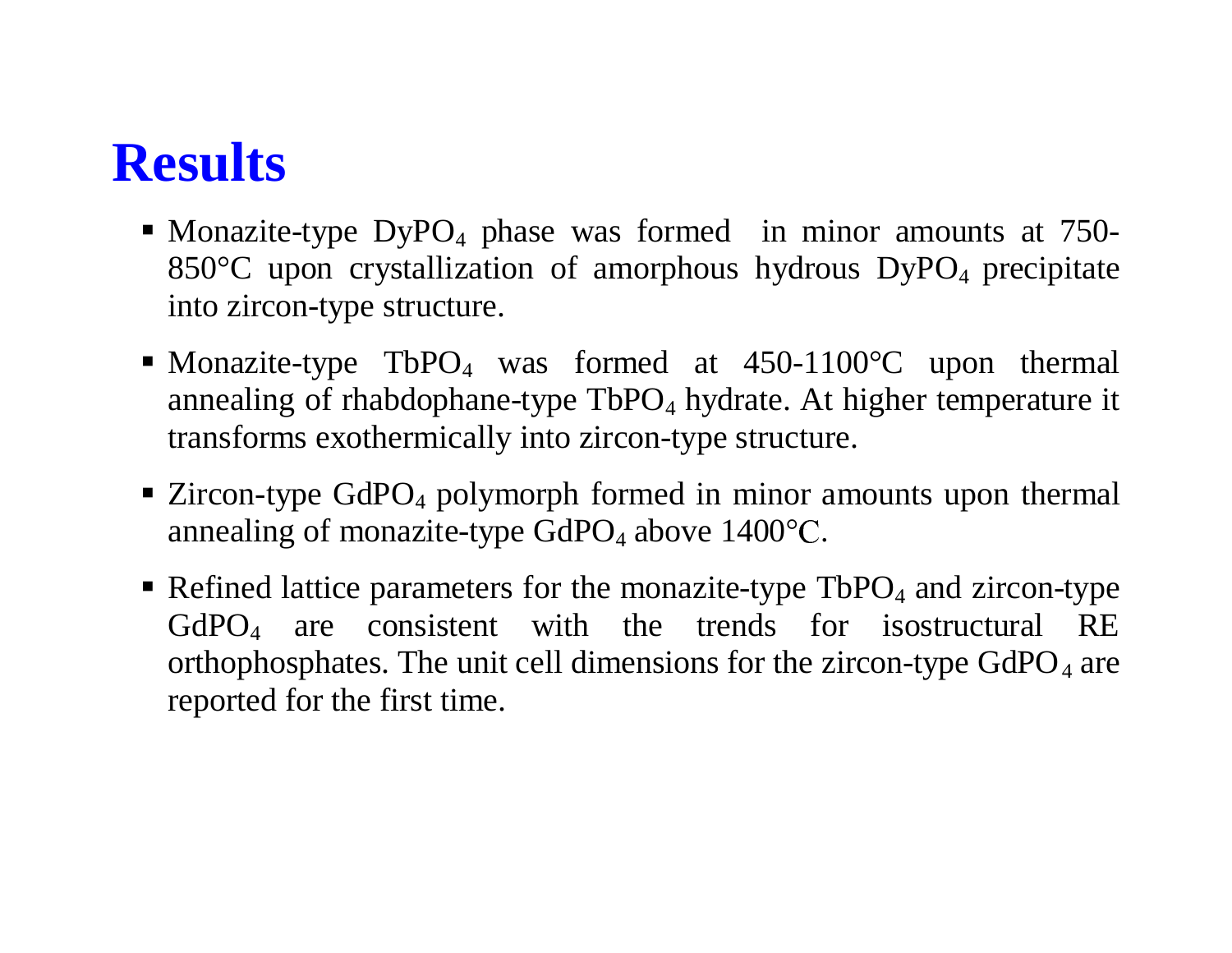## **Conclusion**

- q Both monazite- and zircon-type polymorphs exist for the Dy, Tb and Gd orthophosphates. The apparent transition temperatures increase in the order DyPO<sub>4</sub> (< 900 °C), TbPO<sub>4</sub> (~900-1100°C), and GdPO<sub>4</sub> (>1100°C).
- $\Box$  The monazite-to-zircon phase transformation for DyPO<sub>4</sub> and TbPO<sub>4</sub> is irreversible and exothermic. This exothermic nature proves that the monazite structure is thermodynamically metastable for Dy and Tb phosphates.
- $\Box$  The enthalpy of the monazite-to-zircon phase transformation for TbPO<sub>4</sub> was estimated from DTA and solution calorimetry as  $-4 \pm 3$  kJ/mole. This small difference in energetics reflects close relations between the two structure types.